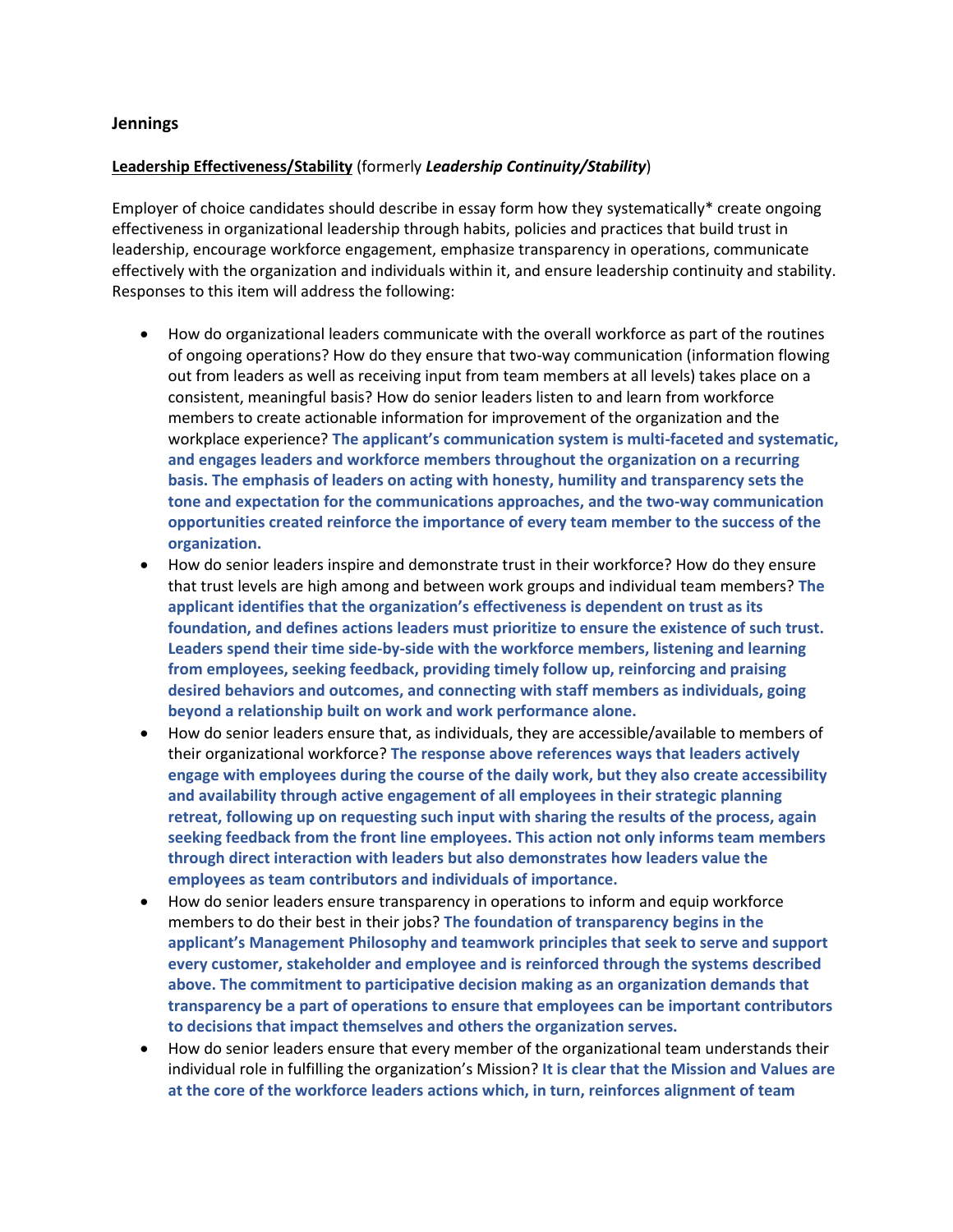**members with the Mission and Values. Rather than an annual reminder about the Mission and Values at the employee's performance review, this applicant's leadership modeling and messaging heightens the ability to sustain a highly aligned and effective team.** 

**Key to this applicant's success, and why it is considered to "exceed" criteria requirements, is the clear demonstration of highly integrated systems of leadership and operations. The response demonstrates that the applicant sees that the sum of its component parts add up to an effective and larger whole. Leaders demonstrate through their philosophies and actions that everyone matters and contributes to the good of the whole, and they seek to lead by serving as the key to their success. The system built is not dependent on one person, but rather, it emphasizes the power and value of the team. This system would survive the absence or departure of any individual member of the team, strengthening the organization's prospects for sustainable success.**

\*"Systematic" is defined as follows: *a process or approach that is systematic is characterized as wellordered and repeatable, and uses data and information so that learning and improvement are possible.*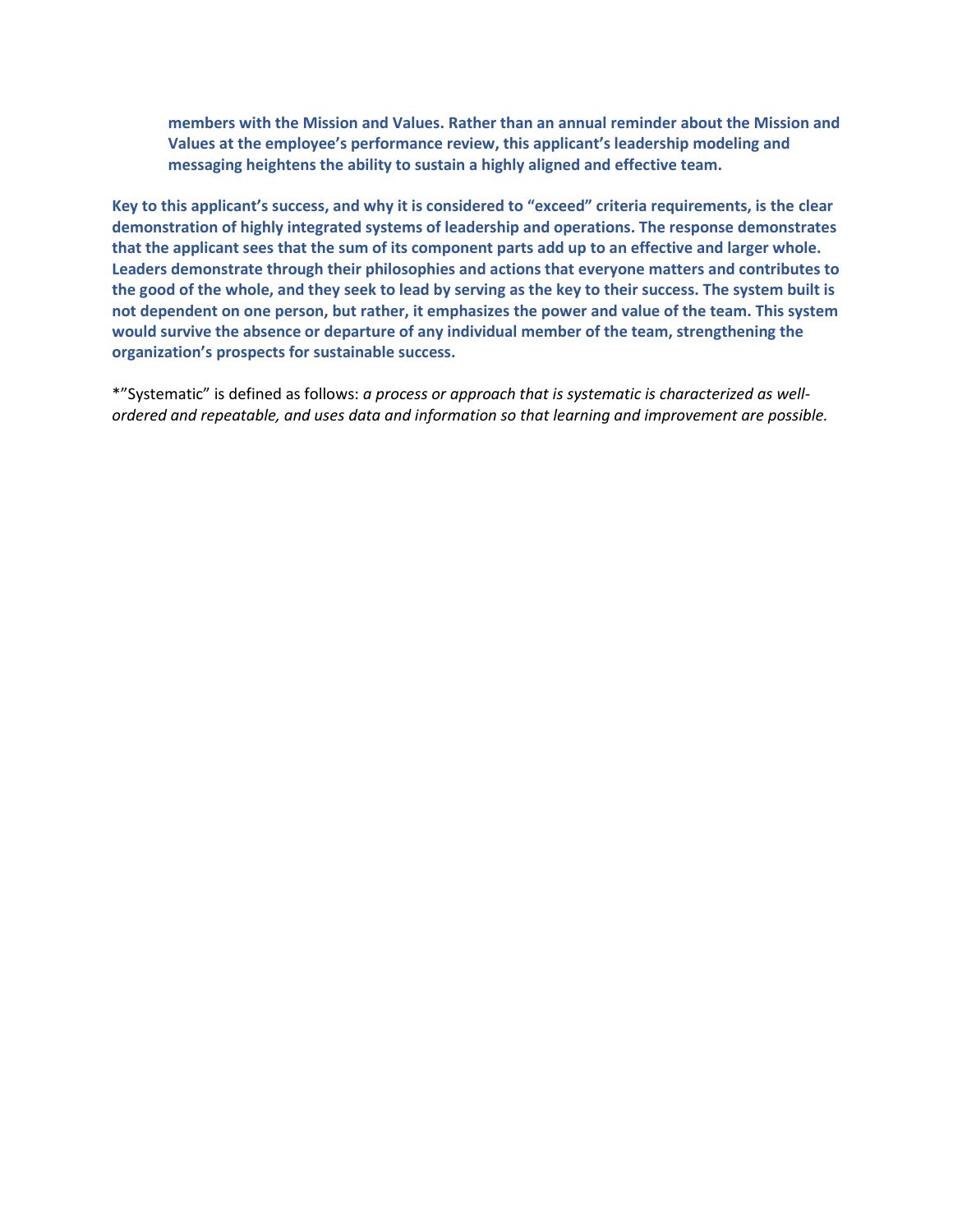## Leadership Effectiveness/Stability Essay - Jennings

Jennings' leaders are held accountable to Jennings' Management Philosophy and Jennings' mission and values: The Jennings Management style reflects our respect for the dignity of each member of the staff. We work as a team to serve our residents, tenants, participants, children, and their families, with the highest quality of service possible. We expect the best from our staff members, and we believe that an open participatory decision-making style will empower each person to make Jennings the best that it can be. In fulfilling our mission we commit ourselves to these values: Respect, Compassion, Community, Discovery of Potential and Celebration of Life. Staff satisfaction and turnover measures are used to hold Leaders accountable to leadership practices

Leadership on-boarding at Jennings consists of the same full day orientation all staff attend and in addition are given leadership training and a coach/mentor to assure their success in helping our staff be the best they can be. From day one, leaders are in the neighborhoods and/or department building trust with those they interact with by demonstrating competence in their responsible function, listening and asking for feedback, following-up in a timely manner when needed, helping and supporting staff, praising the good they see and connecting with staff members. Leaders are provided with policies and guidance that ensures consistency and fairness when making decisions. Leaders know their role is to lead by example with honesty, humility and transparency.

Communication flows openly once trust is established. Leaders heighten staff engagement by keeping staff informed: sharing leadership team meeting minutes, arranging staff attendance at all staff meetings and staff retreats, encouraging sharing of ideas and different ways to get things done. All staff meetings and staff retreats provide staff two way communication with all departments, staff and leaders at Jennings. Department meetings provide two-way communication within the department to share information, brainstorm solutions, training, discuss and resolve tools needed to do the job, etc. In addition, Jennings open door policy and no tolerance retaliation policy sets the expectation to ensure honest open communication.

A leaders' role is also to assure that the staff member aligns the work they do each day to Jennings' mission and organizational goals. This is being achieved through the strategic planning process implemented in 2018. Staff members, front line through management, participated in a strategic planning retreat where Jennings aspirations, strategies and goals were created and resulted in our final 2019 to 2023 strategic plan. We then held all staff meetings in which we shared this work and had interactive discussions with them about how the specific work they do each day fits into this plan. Staff were asked to select and submit to us special projects they wanted to be involved in to assure continuous involvement and job enrichment. Each manager has the responsibility to continue this discussion with their staff and to assure their staff the opportunity to participate in those projects and initiatives that they have expressed interest in. The strategic action plan tracks and ensures that all staff are engaged through participation, ideas and success in achieving our mission, organizational goals and aspirations.

For teams to fulfill their intended role of improving organizational effectiveness, it is critical that teams develop into working units that are focused on the mission and goals to be achieved. To assure team effectiveness, leaders exemplify and hold their staff accountable to our principles of teamwork.

- I lead by example and I am a role model of what I expect from my team members
- I set clear expectations that support our mission